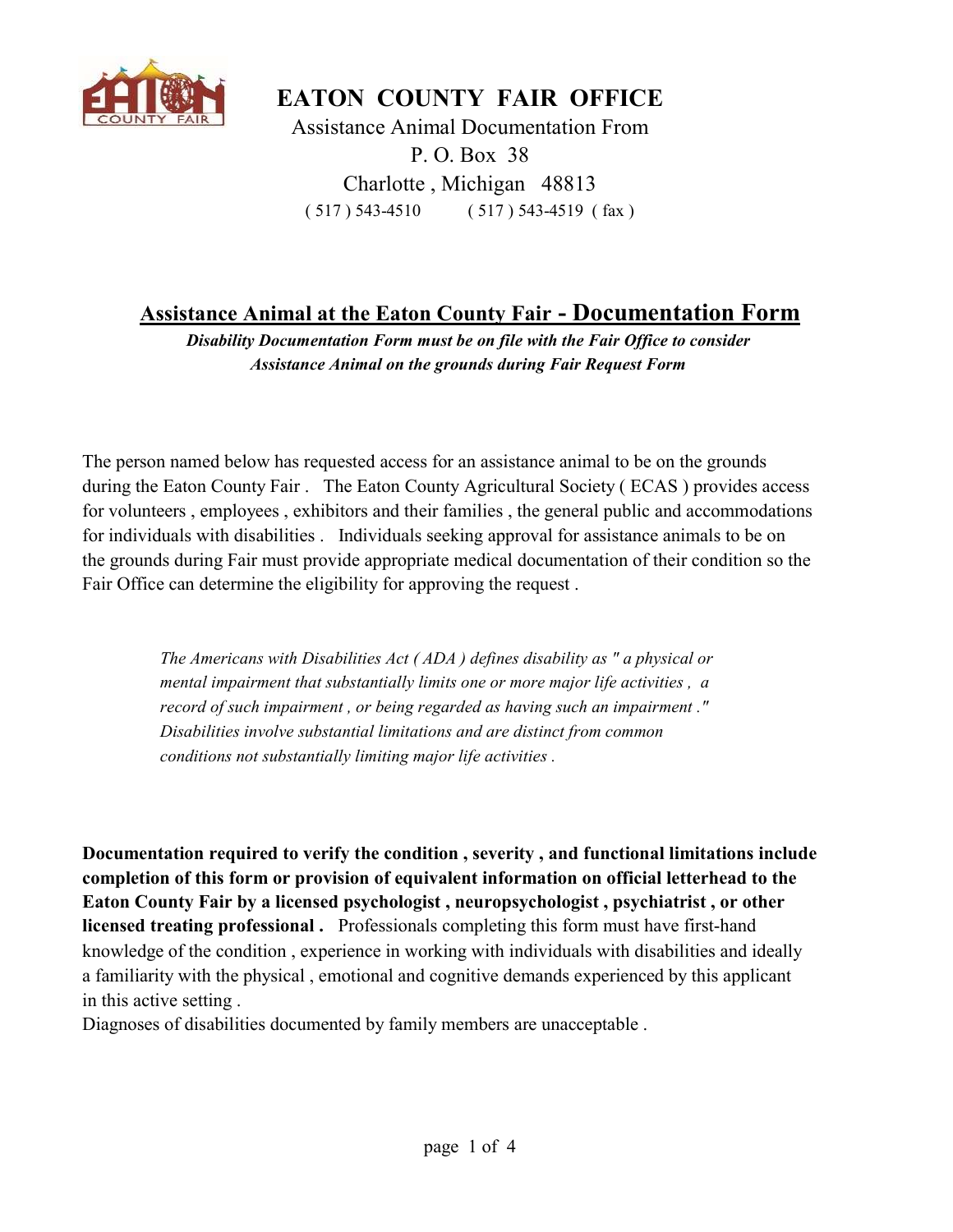## Assistance Animal Documentation From

| Client Information (please print)             |  |
|-----------------------------------------------|--|
|                                               |  |
| Date of Birth                                 |  |
|                                               |  |
| <b>Certifying Professional</b> (please print) |  |
| Certifying Professional's Name                |  |
|                                               |  |
|                                               |  |
|                                               |  |
|                                               |  |
| City / State / Zip ;                          |  |
|                                               |  |
| E-Mail;                                       |  |



Office web address ; \_\_\_\_\_\_\_\_\_\_\_\_\_\_\_\_\_\_\_\_\_\_\_\_\_\_\_\_\_\_\_\_\_\_\_\_\_\_\_\_\_\_\_\_\_\_\_\_\_\_\_\_\_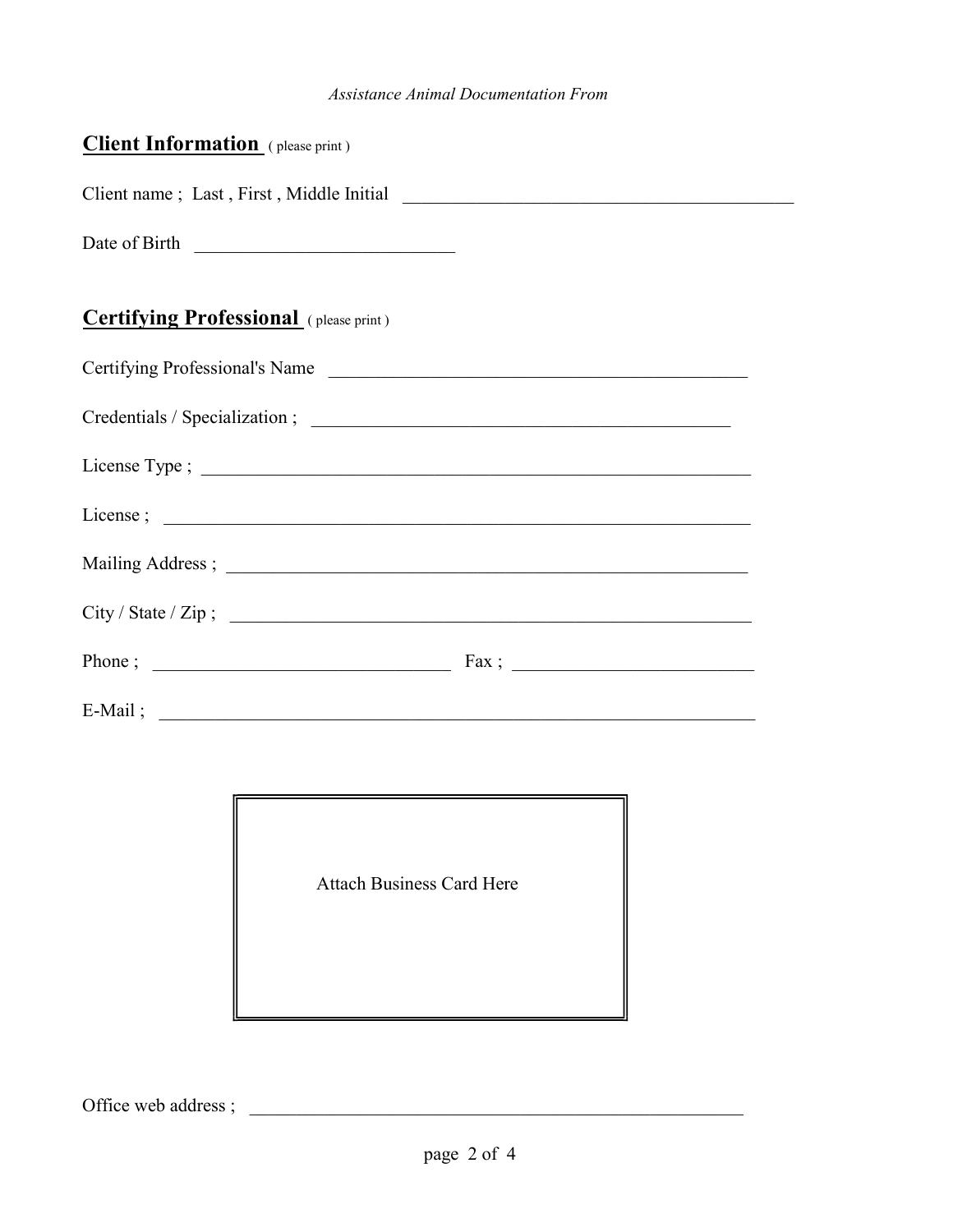## Assistance Animal Documentation From

| <b>Diagnosis / Diagnoses</b> (please print)                                                                                                                                                                                         |  |
|-------------------------------------------------------------------------------------------------------------------------------------------------------------------------------------------------------------------------------------|--|
| DSM or ICD Code;                                                                                                                                                                                                                    |  |
|                                                                                                                                                                                                                                     |  |
| Date of client's last appointment?                                                                                                                                                                                                  |  |
| How often dose the client receive treatment; ___________________________________                                                                                                                                                    |  |
| What symptoms / challenges continue to impact the clients daily functioning?                                                                                                                                                        |  |
| <b>Assistance Animal Details ;</b> (please print)                                                                                                                                                                                   |  |
| What animal in prescribed ?                                                                                                                                                                                                         |  |
| Is an assistance animal a critical element of the current treatment plan you have developed<br>with this client?                                                                                                                    |  |
| For how long has the animal been a prescribed part of the current treatment plan?                                                                                                                                                   |  |
| How does/might an assistance animal reduce or alleviate current symptoms and better<br>manage the client's disability? Include the relationship or nexus between the client's<br>disability and the assistance the animal provides. |  |
| For Unique Animals only; (i.e. not a cat or dog), (please print)                                                                                                                                                                    |  |
| What are the unique circumstances justifying the individual's need for the particular<br>animal or the particular type of animal?                                                                                                   |  |
| Do you have reliable information about the animal or whether you specifically recommend<br>this type of animal?                                                                                                                     |  |